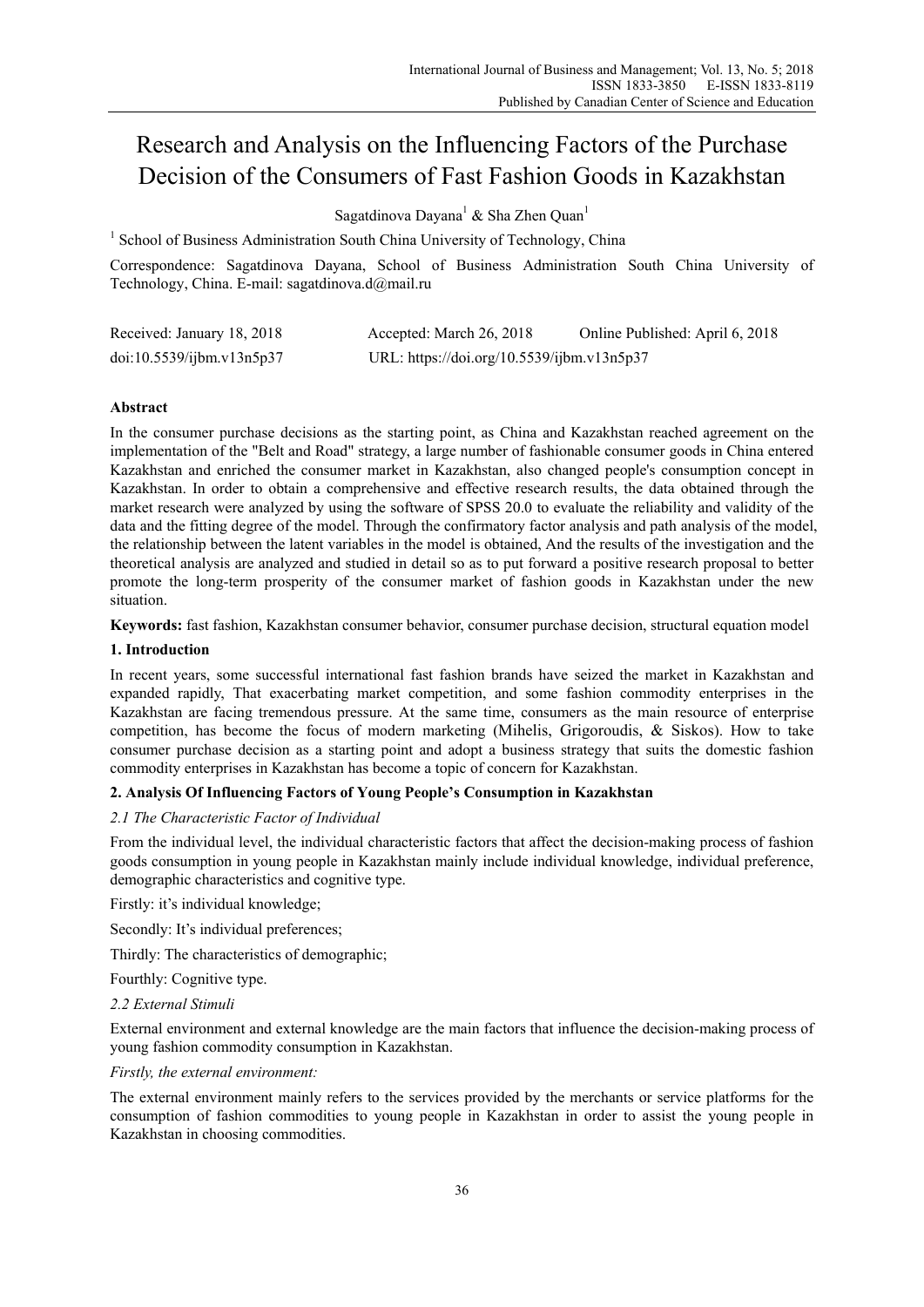#### *Secondly, the external knowledge:*

In the process of choosing goods, young people in Kazakhstan need to know the commodity parameters with the help of relevant knowledge of goods. Commodity-related knowledge comes mainly from two aspects, one is the memory of young people in Kazakhstan and the second is the knowledge obtained from the external environment (Cardozo, 2010).

#### *2.3 Influencing Factors in Post Evaluation Stage*

A complete shopping experience is not without the post-purchase evaluation of young Kazakhs. After receiving the purchased goods, young people in Kazakhstan conduct a comprehensive evaluation on the conformity of goods and merchants, the shopping experience of young people in Kazakhstan, the attitude of merchants, the efficiency and service attitude of logistics companies. At this point, whether the seller can provide the after-sales service that satisfied the young people of Kazakhstan, whether the privacy of the young people in Kazakhstan can be kept confidential will have a certain impact on the post-purchase evaluation. The post-purchase evaluation will to a certain extent affect the subsequent consumption and purchase decisions of other young people in Kazakhstan. To sum up, this paper takes the after-sales service quality and customer information confidentiality as the influencing factors in the post-purchase evaluation process of the young people in Kazakhstan.

#### **3. Statistical Modeling of SPSS**

## *3.1 Sample Selection and Data Analysis*

#### 3.1.1 Sample Selection

This paper mainly studies the status quo of the influencing factors on the purchasing decisions of fashionable young people in Kazakhstan. This paper uses a random sampling method to conduct the questionnaire, which is targeted at young people who buy fashion goods in Kazakhstan.

In view of the limitations of the researchers' ability and energy, 350 questionnaires were issued, and the invalid questionnaires were eliminated. The effective questionnaire was 335, and the recovery rate was 95.71%.

| Table 1. Cronbach's Alphaa |  |  |  |  |  |
|----------------------------|--|--|--|--|--|
|----------------------------|--|--|--|--|--|

| Cronbach's Alpha <sup>a</sup> | number        |
|-------------------------------|---------------|
| .664                          | $\sim$<br>ے د |

From Table 1 we can see that the coefficient of Cronbach's Alpha is 0.664, which shows that the survey result is more scientific and the following analysis can be carried out through the questionnaire.

#### *3.1.2 Descriptive Analysis*

We first summarize the basic information of respondents and process them through descriptive statistics. The results are shown in Table 2 and Table 3.

|           |           | frequency | percentage | Effective percentage | Cumulative percentage |
|-----------|-----------|-----------|------------|----------------------|-----------------------|
|           | $15 - 18$ | 45        | 13.4       | 13.4                 | 13.4                  |
|           | 18-21     | 108       | 32.2       | 32.2                 | 45.7                  |
| effective | $21 - 24$ | 115       | 34.3       | 34.3                 | 80.0                  |
|           | 24-27     | 67        | 20.0       | 20.0                 | 100.0                 |
|           | total     | 335       | 100.0      | 100.0                |                       |

Table 2. Age

From Table 2, we can easily find out that in the respondents, 21-24 were the most, 115 (34.3%), followed by 18-21, 108 (32.2%), and the third was 24 27, 67 (20.0%), 15-18 were the fewest, 45 (13.4%). Therefore, the number of respondents in 18-24 was 182 (54.33%), while those in 15-18, 24-27, the number of respondents was 153 (45.67%), the ratio between the two:  $182: 153 = 1.190: 1$ . Apparently the proportion of respondents is more reasonable.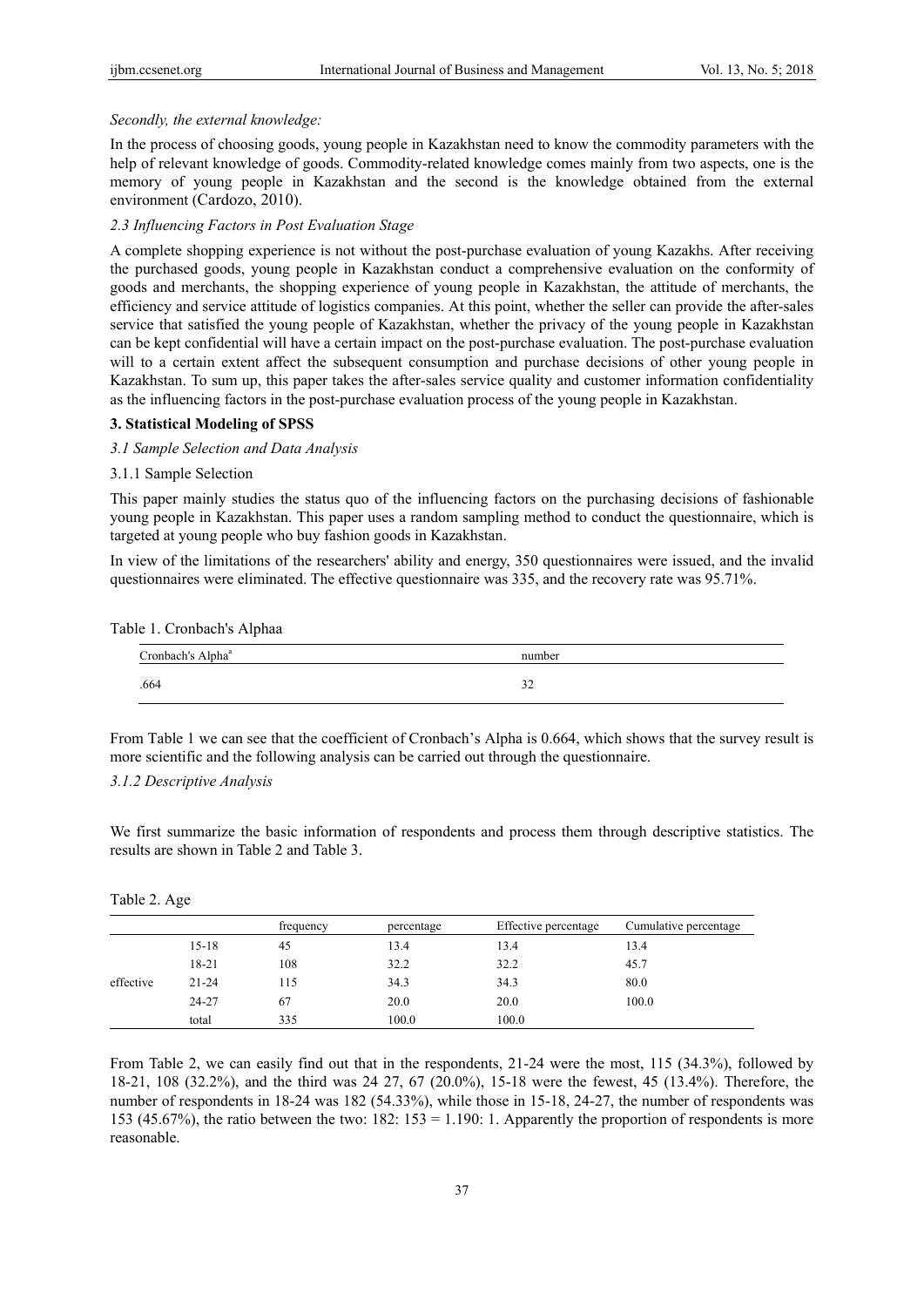Table 3. Gender

|           |       | frequency | percentage | Effective percentage | Cumulative percentage |
|-----------|-------|-----------|------------|----------------------|-----------------------|
|           | man   | 167       | 49.9       | 49.9                 | 49.9                  |
| effective | woman | 168       | 50.1       | 50.1                 | 100.0                 |
|           | total | 335       | 100.0      | 100.0                |                       |

From Table 3 shows that it is easy to see that there are 167 (49.9%) and 168 (168%) respondents in the questionnaire, accounting for nearly 1:1.

## 3.1.3 Analysis of Consumer Decision-Making

3.1.3.1 Consumer Decision Factors

## Table 4. Describes statistics

|                            | N   | $\cdot$ $\cdot$<br>minimum | max  | mean value | standard  |
|----------------------------|-----|----------------------------|------|------------|-----------|
|                            |     |                            |      |            | deviation |
| Feeling of love            | 335 | 1.00                       | 1.80 | 1.2896     | .19479    |
| Easy feeling               | 335 | 1.00                       | 2.00 | 1.2531     | .19248    |
| Fashion sense              | 335 | 1.00                       | 2.00 | 1.2615     | .18870    |
| Comparing sense            | 335 | 1.00                       | 1.80 | 1.2418     | .18094    |
| Pride                      | 335 | 1.00                       | 1.80 | 1.2448     | .18253    |
| No sense of spending power | 335 | 1.00                       | 1.80 | 1.2466     | .19995    |
| Effective N                | 335 |                            |      |            |           |

From Table 5, we can easily find that there is not a strong Feeling of love (1.2896> 1.25) and a slight slight Fashion sense (1.2615> 1.25) for fashion spending, and Easy feeling (1.2531 slightly larger than 1.25) and Pride (1.2448 slightly less than 1.25); however, there is a strong Comparing sense (1.25> 1.2418) with no sense of spending power.

3.1.3.2 Mean value score of factors influencing the purchase decision of fashion goods for young people in Kazakhstan

|                            | N   | minimum | max  | mean value | standard<br>deviation |
|----------------------------|-----|---------|------|------------|-----------------------|
| Feeling of love            | 182 | 1.00    | 1.80 | 1.2813     | .18916                |
| Fashion sense              | 182 | 1.00    | 2.00 | 1.2593     | .18920                |
| Easy feeling               | 182 | 1.00    | 1.80 | 1.2560     | .18728                |
| No sense of spending power | 182 | 1.00    | 1.80 | 1.2462     | .20934                |
| Comparing sense            | 182 | 1.00    | 1.80 | 1.2451     | .18314                |
| Pride                      | 182 | 1.00    | 1.80 | 1.2319     | .18471                |
| effective N                | 182 |         |      |            |                       |

## Table 5. Describes Statistics

From Table 5, we can not find out that in the current situation of influencing factors on the purchasing decisions of young fashion merchants in Kazakhstan, there is no strong Feeling of love (1.2813> 1.25), no strong Fashion sense (1.2593> 1.25) and Easy feeling (1.2560> 1.25), with a slight No sense of spending power (1.2462 <1.25), and a very strong Pride (1.2319 <1.25). In summary, the intensity of emotions Feeling of love>Pride>Fashion sense>Easy feeling>Comparing sense>No sense of spending power (Kotler & Zaltman, 1996).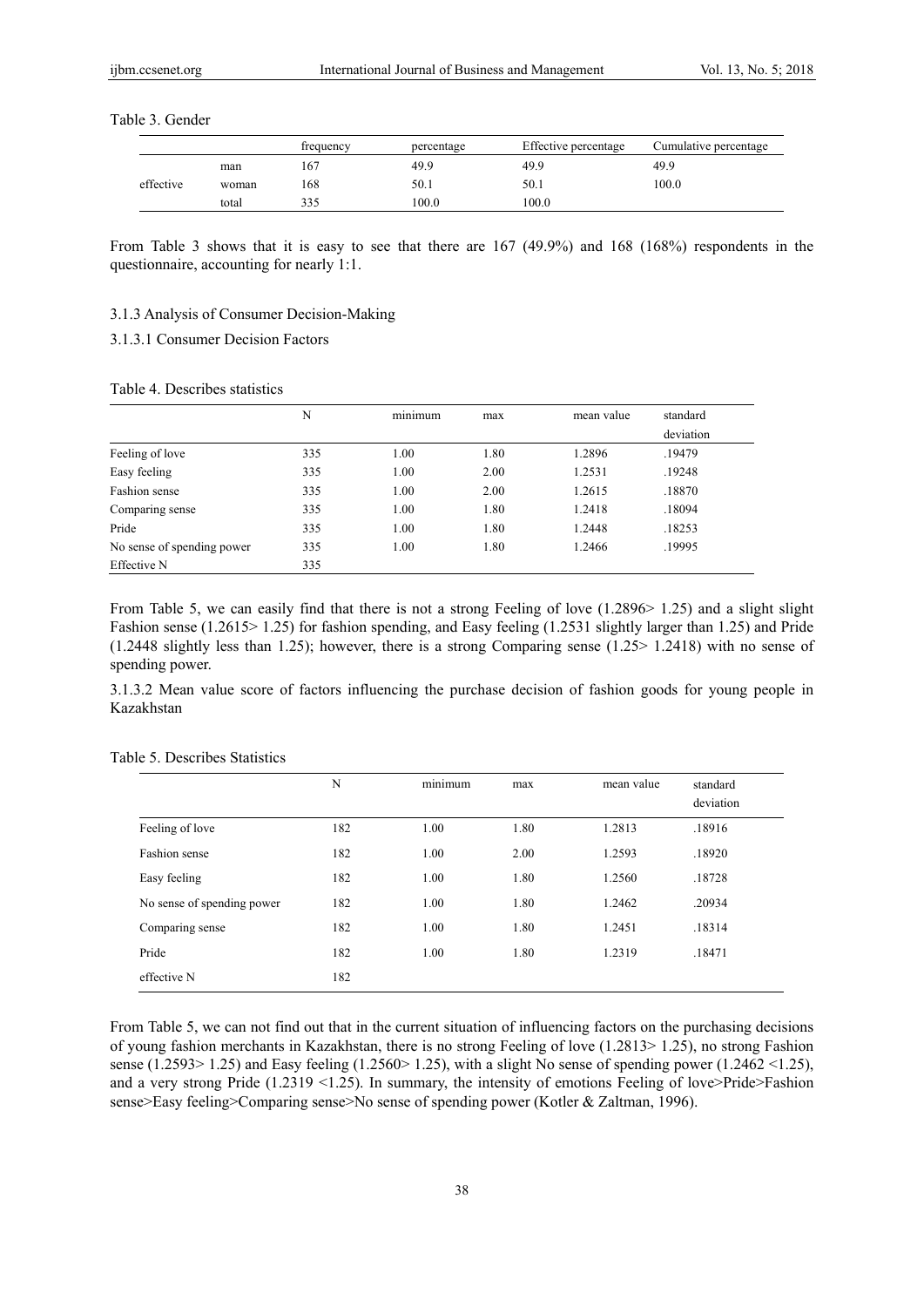## 3.1.3.3 Mean Value Score of Consumption Decision Factors

|                            | N   | $\cdot$ $\cdot$<br>minimum | max  | mean value | standard<br>deviation |
|----------------------------|-----|----------------------------|------|------------|-----------------------|
| Feeling of love            | 153 | 1.00                       | 1.80 | 1.2993     | .20147                |
| Fashion sense              | 153 | 1.00                       | 2.00 | 1.2641     | .18870                |
| Pride                      | 153 | 1.00                       | 1.80 | 1.2601     | .17930                |
| Easy feeling               | 153 | 1.00                       | 2.00 | 1.2497     | .19905                |
| No sense of spending power | 153 | 1.00                       | 1.80 | 1.2471     | .18885                |
| Comparing sense            | 153 | 1.00                       | 1.80 | 1.2379     | .17881                |
| effective N                | 153 |                            |      |            |                       |

## Table 6. Descriptive statistics

Table 6 shows that among the 15-18 year olds and 24-27 year olds, the 15-18 year olds and the 24-27 year olds have very low Feeling of love (1.2993> 1.2813) and more Low Fashion sense (1.2641> 1.2593); In addition, there is a lower Pride (1.2601> 1.25), Easy feeling (1.2497 = 1.25) sense of spending power and Comparing sense. In summary, the intensity of emotion (from deviation of mean value) is: Feeling of love>Fashion sense>Comparing sense>Pride>No sense of spending power>Easy feeling (Homburg, Koschate, & Hoyer, 2006).

## 3.1.3.4 Comparison of the Factors of Consumption Decision

Through the above statistical analysis found that 18-24-year-old population compared to 15-18 years old, 24-27-year-old population, there is a strong Feeling of love and Fashion sense, when 18-24-year-olds have higher Pride, Easy feeling and No sense of spending power. When there is a lower Comparing sense. Overall, 18-24-year-old population consumption decision-making showed a phenomenon of differentiation, that is, high Feeling of love and high Pride situation, also shows that fashion consumption which have obvious results for different levels of people. On the other hand, the consumption decision-making factors of 15-18 years old and 24-27 years old people treat fashion consumption in a more calm attitude without excessive emotional reaction. Therefore, 18-24 There is a clear difference between the decision-making factors of consumption of the aged population and the consumption decision-making factors of the age group of 15-18 years old and 24-27 years old.

## *3.2 Variance Analysis*

3.2.1 Consumer Decision-Making Factors Variance Analysis

|                 |                   | sum of square    | df         | Mean square |       | Significance |
|-----------------|-------------------|------------------|------------|-------------|-------|--------------|
| Feeling of love | Between<br>groups | .411             |            | .137        | 3.700 | .012         |
|                 | s<br>total        | 12.262<br>12.673 | 331<br>334 | .037        |       |              |

### Table7. ANOVA

Table 8 shows that there is a significant difference in Feeling of love between different age groups ( $P = 0.012$ ) <0.05). Here we further explore with Multiple comparisons, as shown in Table 8.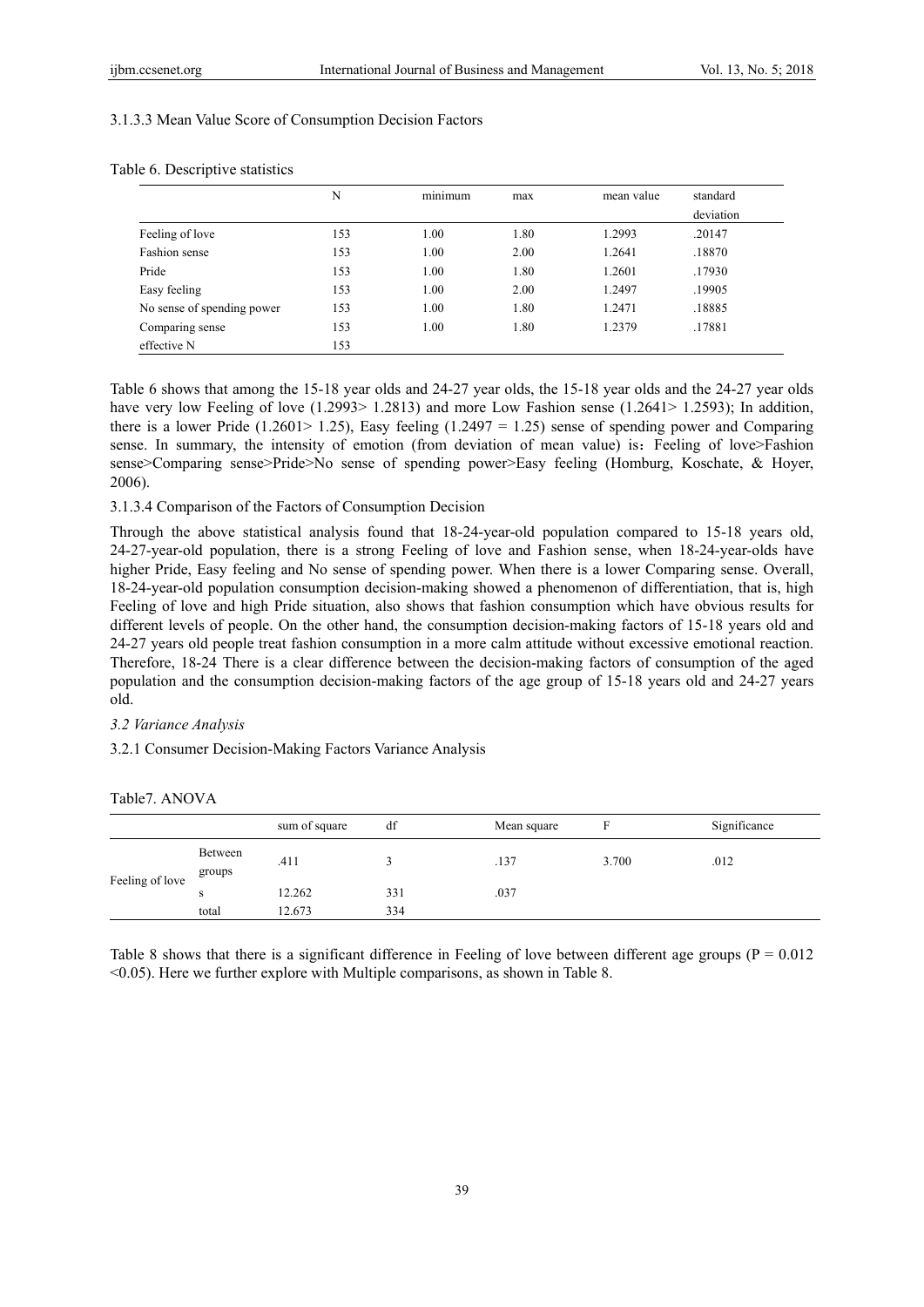| Dependent | $(I)$ age      | $(J)$ age                                        | mean value $(I-J)$     | Standard |       | Significance 95% Confidence interval |           |
|-----------|----------------|--------------------------------------------------|------------------------|----------|-------|--------------------------------------|-----------|
| variable  |                |                                                  |                        | error    |       | Lower limit                          | Capped    |
|           |                | $\overline{2}$                                   | $-.06519$              | .03520   | .343  | $-.1600$                             | .0297     |
|           |                | 3                                                | $-.05623$              | .03484   | .504  | $-1502$                              | .0377     |
|           |                | 4                                                | .02050                 | .03517   | .993  | $-.0744$                             | .1154     |
|           |                | 1                                                | .06519                 | .03520   | .343  | $-.0297$                             | .1600     |
|           | $\overline{2}$ | 3                                                | .00895                 | .02690   | 1.000 | $-.0625$                             | .0804     |
| Feeling   | of             | 4                                                | $.08568*$              | .02733   | .012  | .0129                                | .1585     |
| love      |                | 1                                                | .05623                 | .03484   | .504  | $-.0377$                             | .1502     |
|           | 3              | $\overline{c}$                                   | $-.00895$              | .02690   | 1.000 | $-.0804$                             | .0625     |
|           |                | 4                                                | $.07673*$              | .02687   | .029  | .0052                                | .1483     |
|           |                | 1                                                | $-.02050$              | .03517   | .993  | $-.1154$                             | .0744     |
|           | $\overline{4}$ | $\overline{c}$                                   | $-.08568*$             | .02733   | .012  | $-1585$                              | $-0.0129$ |
|           |                | 3                                                | $-.07673$ <sup>*</sup> | .02687   | .029  | $-.1483$                             | $-.0052$  |
|           |                | The mean value has a significance level of 0.05. |                        |          |       |                                      |           |

## Table 8. Multiple comparisons

Through Table 9, we can easily find that in the Feeling of love emotion, there is a significant difference between the 4age population and the 6age population, there is a significant difference between the 5age and 6age populations.

# Table 9. ANOVA

|                    | sum of square | df  | Mean square |       | Significance |
|--------------------|---------------|-----|-------------|-------|--------------|
| Between groups.329 |               |     | .110        | 3.017 | .030         |
| S                  | 12.045        | 331 | .036        |       |              |
| total              | 12.374        | 334 |             |       |              |

With Table 10, it is not difficult to find that there is a significant difference in Easy feeling among different age fashion consumers ( $P = 0.030 \le 0.05$ ). The Multiple comparisons are used to further analyze the differences between different ages.

| $(I)$ age      | $(J)$ age      | mean value $(I-J)$ |        | Significance | 95% Confidence interval |        |
|----------------|----------------|--------------------|--------|--------------|-------------------------|--------|
|                |                |                    |        |              | Lower limit             | Capped |
|                | $\overline{c}$ | .09333             | .03583 | .044         | $-.0034$                | .1901  |
|                | 3              | .07208             | .03470 | .225         | $-.0219$                | .1661  |
|                | 4              | .03794             | .04022 | .923         | $-.0701$                | .1460  |
|                | 1              | $-.09333$          | .03583 | .044         | $-.1901$                | .0034  |
| $\mathfrak{D}$ | 3              | $-.02126$          | .02428 | .944         | $-.0857$                | .0432  |
|                | 4              | $-.05539$          | .03167 | .404         | $-.1400$                | .0292  |
|                | 1              | $-.07208$          | .03470 | .225         | $-.1661$                | .0219  |
| 3              | 2              | .02126             | .02428 | .944         | $-.0432$                | .0857  |
|                | 4              | $-.03413$          | .03039 | .841         | $-.1155$                | .0472  |
|                | 1              | $-.03794$          | .04022 | .923         | $-.1460$                | .0701  |
| 4              | $\overline{2}$ | .05539             | .03167 | .404         | $-.0292$                | .1400  |
|                | 3              | .03413             | .03039 | .841         | $-.0472$                | .1155  |

Table 10. Multiple comparisons

As shown in Table 10, we can easily find that, although there is a weak Significance (Significance 0.044 <0.05) between 3age and 4age, there is no Significance difference between the other age.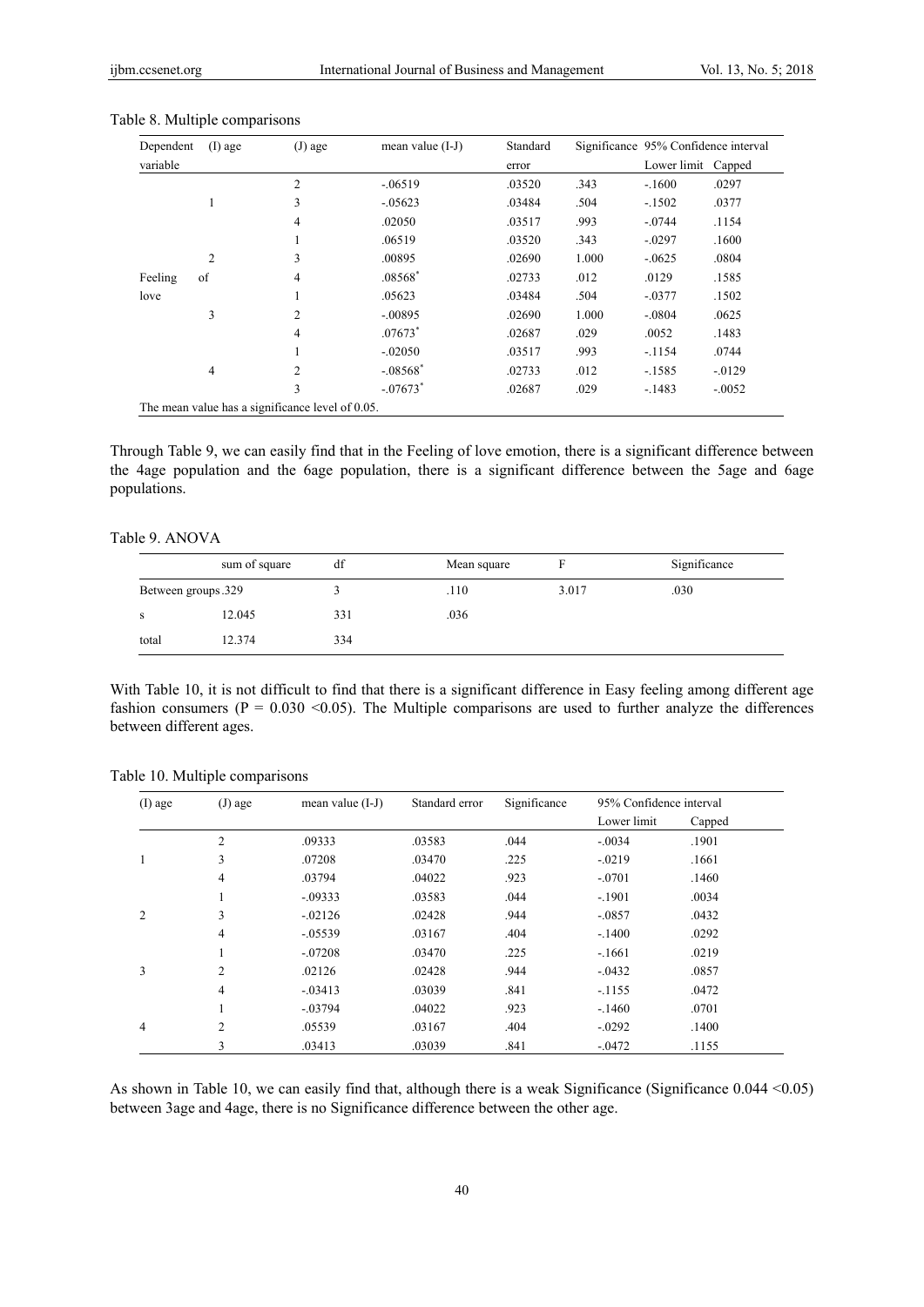| $(I)$ age      | $(J)$ age      | mean value $(I-J)$ | Standard error | Significance | 95% Confidence interval |        |
|----------------|----------------|--------------------|----------------|--------------|-------------------------|--------|
|                |                |                    |                |              | Lower limit             | Capped |
|                | $\overline{2}$ | $-0.01519$         | .03292         | .998         | $-.1038$                | .0735  |
|                | 3              | $-.01101$          | .03299         | 1.000        | $-.0998$                | .0778  |
|                | 4              | .00259             | .03441         | 1.000        | $-.0900$                | .0951  |
|                | -1.            | .01519             | .03292         | .998         | $-.0735$                | .1038  |
| $\overline{c}$ | 3              | .00417             | .02618         | 1.000        | $-.0653$                | .0737  |
|                | $\overline{4}$ | .01777             | .02794         | .989         | $-.0567$                | .0923  |
|                | -1.            | .01101             | .03299         | 1.000        | $-.0778$                | .0998  |
| 3              | $\overline{2}$ | $-.00417$          | .02618         | 1.000        | $-.0737$                | .0653  |
|                | $\overline{4}$ | .01360             | .02803         | .997         | $-.0611$                | .0883  |
|                | 1              | $-.00259$          | .03441         | 1.000        | $-.0951$                | .0900  |
| 4              | $\overline{2}$ | $-0.01777$         | .02794         | .989         | $-.0923$                | .0567  |
|                | 3              | $-.01360$          | .02803         | .997         | $-.0883$                | .0611  |

## Table 11. Multiple comparisons

As shown in Table 11, we can easily find that Fashion sense has no significant difference in ageconsumer decision-making factors.

| $(I)$ age | $(J)$ age      | mean value $(I-J)$ | Standard error | Significance | 95% Confidence interval |        |
|-----------|----------------|--------------------|----------------|--------------|-------------------------|--------|
|           |                |                    |                |              | Lower limit             | Capped |
|           | $\overline{2}$ | $-.03481$          | .02885         | .792         | $-1122$                 | .0426  |
|           | 3              | $-.03188$          | .02840         | .841         | $-.1081$                | .0443  |
|           | $\overline{4}$ | $-.03144$          | .03112         | .896         | $-1149$                 | .0520  |
|           | $\mathbf{1}$   | .03481             | .02885         | .792         | $-.0426$                | .1122  |
| 2         | 3              | .00293             | .02524         | 1.000        | $-.0641$                | .0699  |
|           | 4              | .00337             | .02826         | 1.000        | $-.0720$                | .0787  |
|           | $\mathbf{1}$   | .03188             | .02840         | .841         | $-.0443$                | .1081  |
| 3         | $\overline{2}$ | $-.00293$          | .02524         | 1.000        | $-.0699$                | .0641  |
|           | $\overline{4}$ | .00044             | .02780         | 1.000        | $-.0737$                | .0746  |
|           | $\mathbf{1}$   | .03144             | .03112         | .896         | $-.0520$                | .1149  |
| 4         | $\overline{2}$ | $-.00337$          | .02826         | 1.000        | $-.0787$                | .0720  |
|           | 3              | $-.00044$          | .02780         | 1.000        | $-.0746$                | .0737  |

Table 12. Multiple comparisons

As shown in Table 12, it is not hard to find Comparing sense has no significant difference in age consumer decision-making factors.

Table 15. ANOVA

|                    | sum of square | df  | Mean square |       | Significance |
|--------------------|---------------|-----|-------------|-------|--------------|
| Between groups.156 |               |     | .052        | 1.571 | .196         |
|                    | 10.972        | 331 | .033        |       |              |
| total              | .128          | 334 |             |       |              |

As shown in Table16 and Table17, we can easily find that there is no significant difference in Pride sense between different age consumer decision-making factors.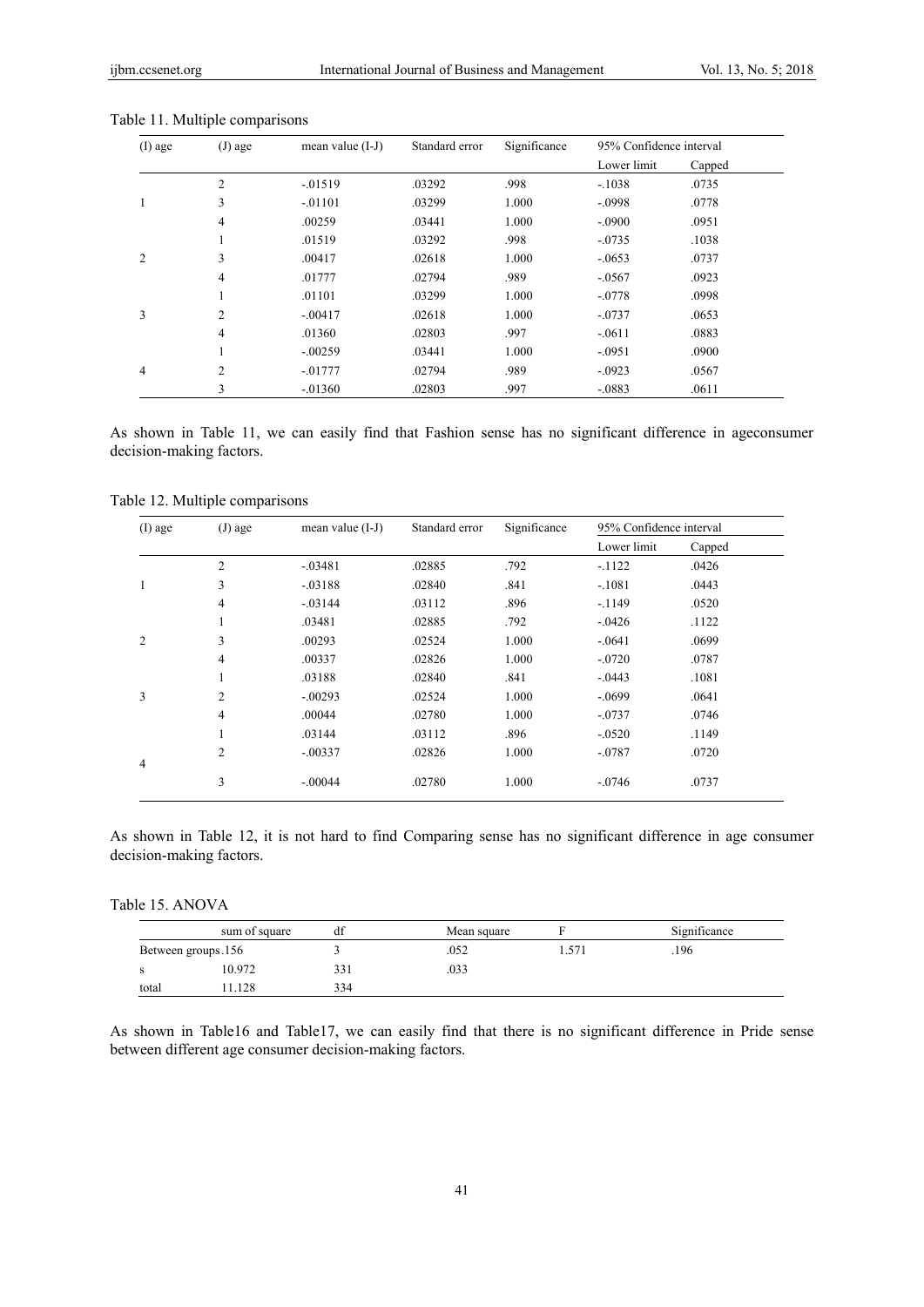| $(I)$ age      | $(J)$ age      | mean value $(I-J)$ | Standard error | Significance | 95% Confidence interval |        |
|----------------|----------------|--------------------|----------------|--------------|-------------------------|--------|
|                |                |                    |                |              | Lower limit             | Capped |
|                | 2              | .01556             | .03312         | .998         | $-.0739$                | .1050  |
|                | 3              | .05546             | .03329         | .468         | $-.0344$                | .1453  |
|                | 4              | .01141             | .03635         | 1.000        | $-.0863$                | .1091  |
|                | л.             | $-.01556$          | .03312         | .998         | $-.1050$                | .0739  |
| $\overline{c}$ | 3              | .03990             | .02401         | .461         | $-.0238$                | .1036  |
|                | 4              | $-.00415$          | .02810         | 1.000        | $-.0792$                | .0709  |
|                | л.             | $-.05546$          | .03329         | .468         | $-.1453$                | .0344  |
| 3              | $\overline{c}$ | $-.03990$          | .02401         | .461         | $-.1036$                | .0238  |
|                | 4              | $-.04405$          | .02830         | .541         | $-1196$                 | .0315  |
|                | л.             | $-.01141$          | .03635         | 1.000        | $-.1091$                | .0863  |
| 4              | $\overline{c}$ | .00415             | .02810         | 1.000        | $-.0709$                | .0792  |
|                | 3              | .04405             | .02830         | .541         | $-.0315$                | .1196  |

Table 16. Multiple comparisons

Table 17. Multiple comparisons

| $(I)$ age      | $(J)$ age      | mean value (I-J) | Standard error | Significance | 95% Confidence interval |        |
|----------------|----------------|------------------|----------------|--------------|-------------------------|--------|
|                |                |                  |                |              | Lower limit             | Capped |
|                | $\overline{2}$ | .03407           | .03570         | .920         | $-.0625$                | .1307  |
|                | 3              | .01720           | .03716         | .998         | $-.0830$                | .1174  |
|                | $\overline{4}$ | .03828           | .03957         | .914         | $-.0681$                | .1447  |
|                | $\perp$        | $-.03407$        | .03570         | .920         | $-.1307$                | .0625  |
| $\overline{c}$ | 3              | $-.01688$        | .02652         | .989         | $-.0873$                | .0535  |
|                | $\overline{4}$ | .00420           | .02981         | 1.000        | $-.0754$                | .0838  |
|                | л.             | $-.01720$        | .03716         | .998         | $-1174$                 | .0830  |
| 3              | $\overline{2}$ | .01688           | .02652         | .989         | $-.0535$                | .0873  |
|                | $\overline{4}$ | .02108           | .03153         | .985         | $-.0630$                | .1052  |
|                | л.             | $-.03828$        | .03957         | .914         | $-.1447$                | .0681  |
| 4              | $\overline{2}$ | $-.00420$        | .02981         | 1.000        | $-.0838$                | .0754  |
|                | 3              | $-02108$         | .03153         | .985         | $-.1052$                | .0630  |

As shown in Table18 and Table19, we can easily find that No sense of spending power has no significant difference in different age Consumer decision-making factors.

In summary, only Feeling of love and Easy feeling are different in age Consumer decision-making factors among the six kinds of emotions. In the Feeling of love emotion, the ratio of 4age in 15-18 years old and 24-27 years old group 6age of 18-24-year-olds have a lower Feeling of love, and 5age of Feeling of love is lower in 5-year-olds than in 18-year-olds. In Easy feeling, only 15-18, there is a difference between the ages of 24 and 27 when 4age has a higher Easy feeling than 3age.

#### 3.2.2 Gender Differences Is Analysed

We have analyzed the differences in the mood of different sentiments between the ages of 15-18 and the ages of 24-27, and found that the influencing factors of decision-making of fashionable young people in Kazakhstan are related to those of 15-18 years old and 24-27 years old. There is a significant difference between Feeling of love and Easy feeling, but there is no significant difference among the other four kinds of emotions. Nowadays, we analyze the sex difference of influencing factors on the decision-making of young fashion in Kazakhstan.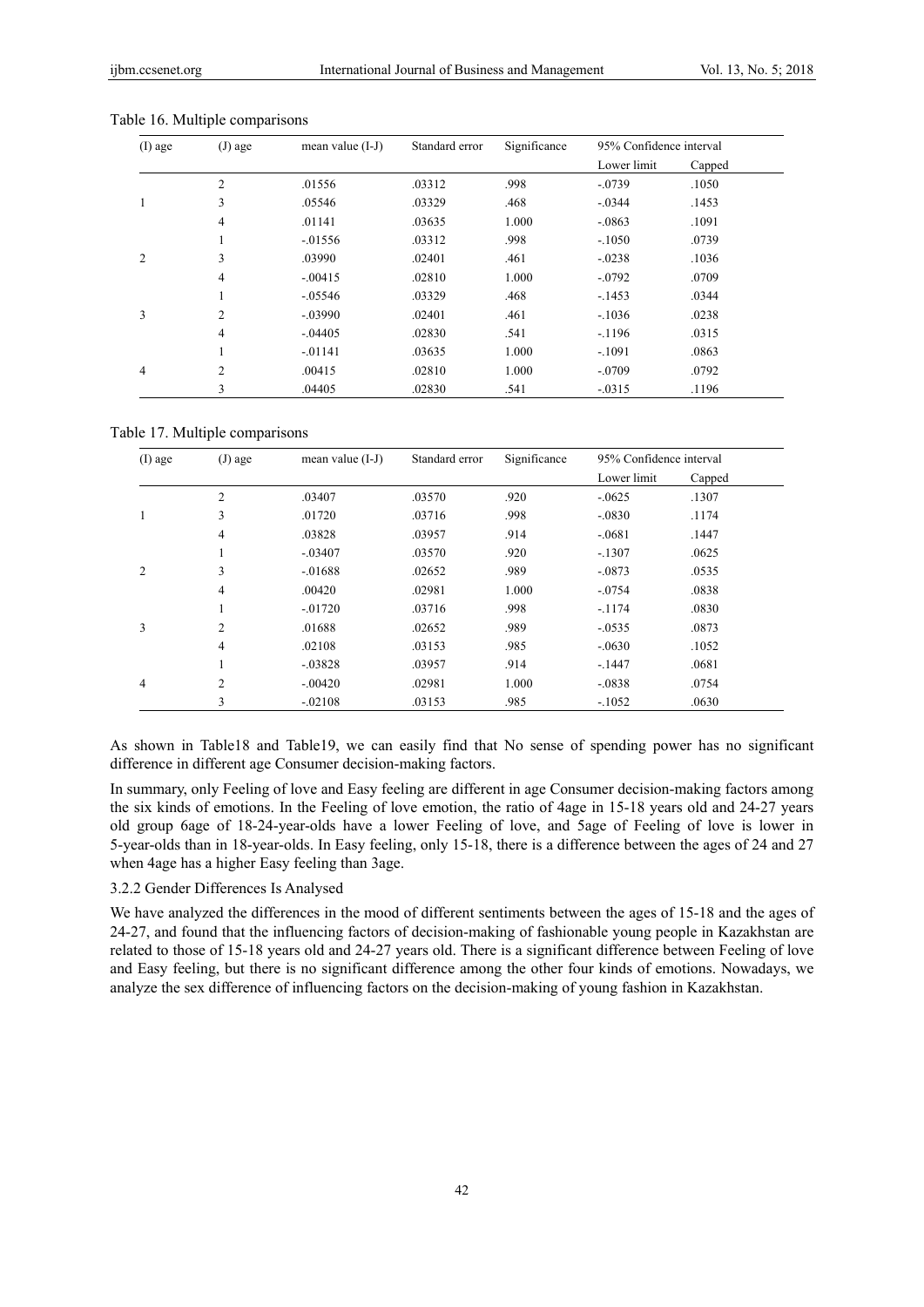|                      | sex   | N   | mean value | standard deviation | mean value Standard error                      |
|----------------------|-------|-----|------------|--------------------|------------------------------------------------|
|                      | man   | 100 | 1.2020     | .16936             | .01694                                         |
| Feeling of love      | woman | 82  | 1.3780     | .16631             | .01837                                         |
|                      | man   | 100 | 1.2540     | .18825             | .01883                                         |
| Easy feeling         | woman | 82  | 1.2585     | .18722             | .02067                                         |
|                      | man   | 100 | 1.2460     | .19869             | .01987                                         |
| Fashion sense        | woman | 82  | 1.2756     | .17678             | .01952                                         |
|                      | man   | 100 | 1.2600     | .18749             | .01875                                         |
| Comparing sense      | Woman | 82  | 1.2268     | .17712             | .01956<br>.01639<br>.02277<br>.02170<br>.02208 |
|                      | man   | 100 | 1.2140     | .16393             |                                                |
| Pride                | woman | 82  | 1.2537     | .20620             |                                                |
| No<br>sense          | ofman | 100 | 1.2580     | .21704             |                                                |
| spending power woman |       | 82  | 1.2317     | .19992             |                                                |

Table 18. Group statistics group statistics

With Table 18, we find it very hard to find significant differences in the 6 sentiments between men and women, and for this we conducted an analysis by means of independence test, the result of which is shown in Table 18.

|                                | T test of mean value equation |     |      |            |                |  |
|--------------------------------|-------------------------------|-----|------|------------|----------------|--|
|                                |                               | df  | Sig. | mean value | Standard error |  |
| Feeling of love                | $-7.034$                      | 180 | .000 | $-.17605$  | .02503         |  |
| Easy feeling                   | $-162$                        | 180 | .871 | $-.00454$  | .02798         |  |
| Fashion sense                  | $-1.051$                      | 180 | .295 | $-.02961$  | .02818         |  |
| Comparing sense                | 1.217                         | 180 | .225 | .03317     | .02725         |  |
| Pride                          | $-1.446$                      | 180 | .049 | $-.03966$  | .02744         |  |
| No sense of spending power.842 |                               | 180 | .401 | .02629     | .03121         |  |

Table 19. Test of mean value equation

With Table 18, it is not difficult to find that there is a significant difference (Sig.  $= 0.000$ ) between Feeling of love and Pride between men and women in Kazakhstan who influence the purchasing decisions of fashion merchandise, while other sentiments are not significantly different between men and women.

In summary, part of the sentiment in the influence factors of young people's fashion purchasing decisions in Kazakhstan is significantly different in gender.

## *3.3 Establishment of Model*

3.3.1Regression analysis-Regression Generating Model

According to previous research scholars to make purchase decision-making model to improve the method, together with the author's own understanding of the model made the following analysis:

A linear regression equation (Yin, 2012):

$$
y = \alpha + \beta x
$$

y——Predictors of influencing factors; x——Influencing factors of purchasing decision;

$$
\begin{cases}\n\frac{\partial Q}{\partial \alpha} = 2 \sum_{i=1}^{n} (\alpha + \beta x_i - y_i) = 0 \\
\frac{\partial Q}{\partial \alpha} = 2 \sum_{i=1}^{n} (\alpha + \beta x_i - y_i) x_i = 0\n\end{cases}
$$

 $\alpha$  ——Regression constants;  $\beta$  ——Regression coefficients;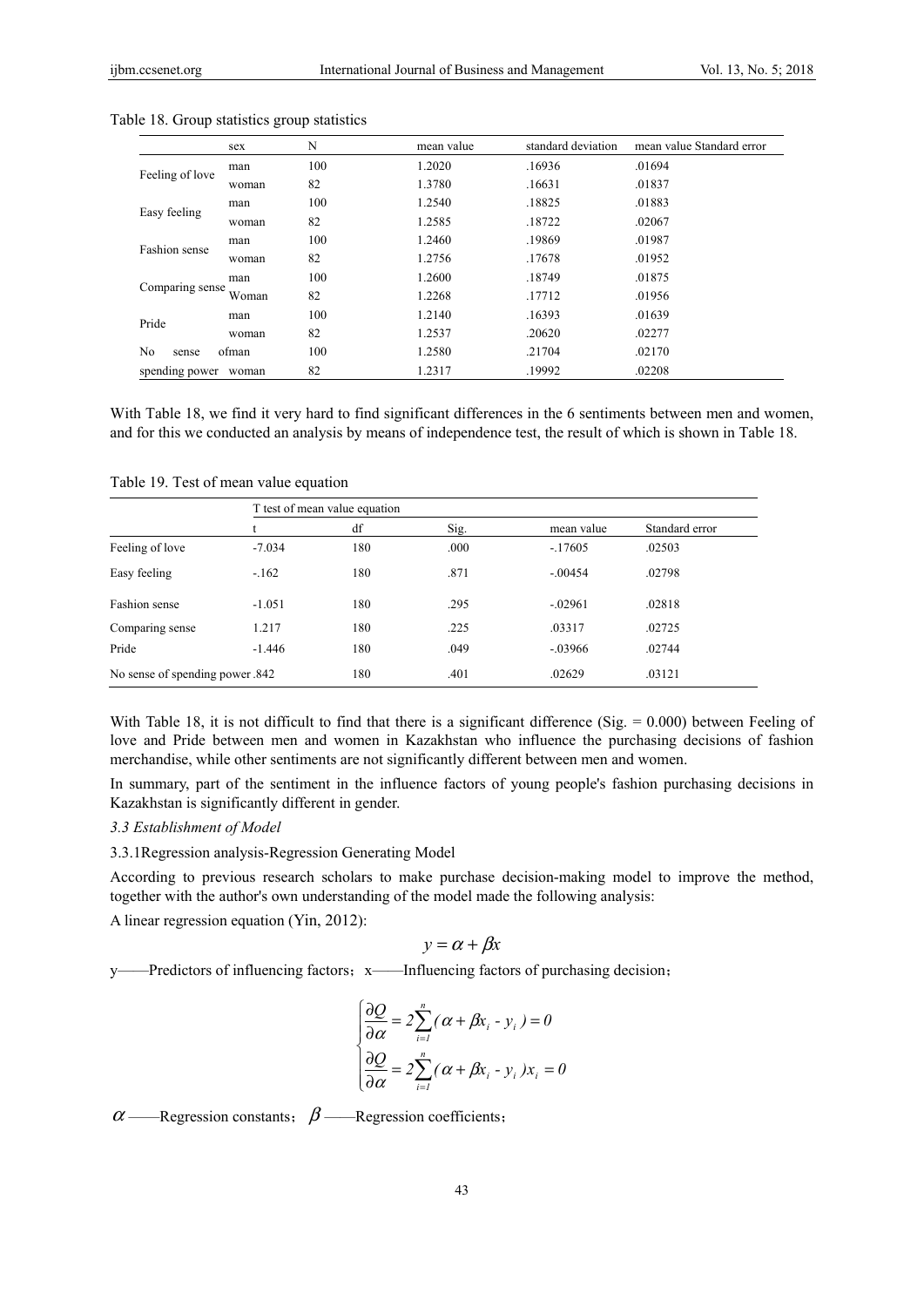$$
\alpha = \frac{1}{n} \sum_{i=1}^{n} y_i - \frac{\beta}{n} \sum_{i=1}^{n} x_i
$$

Least square method: to meet  $Q = \sum_{i=1}^{n} (\alpha + \beta x_i - y_i)^2$  Min.  $=\sum_{n=0}^{n}(\alpha +$ *i 1*  $Q = \sum_{i} (\alpha + \beta x_i - y_i)^2$ 

$$
\sum_{i=1}^{n} \left( \frac{1}{n} \sum_{i=1}^{n} y_i - \frac{\beta}{n} \sum_{i=1}^{n} x_i + \beta x_i - y_i \right) x_i = 0
$$
\n
$$
\sum_{i=1}^{n} \left( -x_i \sum_{i=1}^{n} y_i - \frac{\beta}{n} x_i \sum_{i=1}^{n} x_i + \beta x_i^2 - x_i y_i \right) = 0
$$
\n
$$
\frac{1}{n} \sum_{i=1}^{n} x_i \sum_{i=1}^{n} y_i - \frac{\beta}{n} \sum_{i=1}^{n} x_i \sum_{i=1}^{n} x_i + \beta \sum_{i=1}^{n} x_i^2 - \sum_{i=1}^{n} x_i y_i = 0
$$

multivariable regression:  $y = \alpha + \beta_1 x_1 + \beta_2 x_2 + \cdots + \beta_n x_n$ 

Through the author's own knowledge of A linear regression equation and multiple regression, the author studies the co  $\beta$  mplicated data preprocessing involving multiple regression, the data processing and the multiple regression on the influencing factors of young people's fashion purchasing decision in the later model prediction There will be detailed instructions.

According to the investigation of some relevant data about the influencing factors of young people's fashion purchasing decisions, the cross-classification method is used to analyze the factors influencing the purchasing decisions of young fashion products in Kazakhstan. According to the Feeling of love, Fashion sense, Vanity Sense, and then according to different factors to analyze and determine the impact of the cross-cutting rate. Due to not processing the survey data, but directly to use, so it reflects the actual situation of Kazakh youth fashion product purchase decision-making factors.

#### 3.3.2 General Linear Model

This is the earliest model developed in the functional model, which implies that the various factors that affect the purchase decision-making method are expressed in the form of linear functions to estimate the share of the purchase decision-making method. However, the sharing rate Pi Can not be guaranteed  $0 < P<sub>i</sub> < 1$ .

The odds of some kind of purchasing decision-making among OD pairs can be expressed as:

$$
p_i = \frac{\exp(V_i)}{\sum_{i=1}^{K} \exp(V_i)}
$$

In General linear model, Satisfy:

$$
\frac{0 \le P_i \le 1}{\sum P_i = 1}
$$

In this model, the parameters are scaled by the results of a personal purchase decision survey.

This model fits for the situation where there are only two kinds of purchasing decisions and the probability that the purchasing decision is chosen is given by:

$$
P_i = \frac{1}{2\pi} \int_{-\infty}^{Y_i} \exp(-2/t^2) dt
$$

 $Y_i$ : Table shows the difference between the linear function values of the two purchase decisions.

General linear model in today's urban decision making decision-making is very wide range of applications, the basic direction of this model and other models have a big gap in the partition is that this model will buy decision-making choices into free and non-free choice These two, very accurate grasp of the choice of people when buying psychology, the advantage of the two purchase decision-making characteristics can be used even if not independent (Zeithaml, 1988).